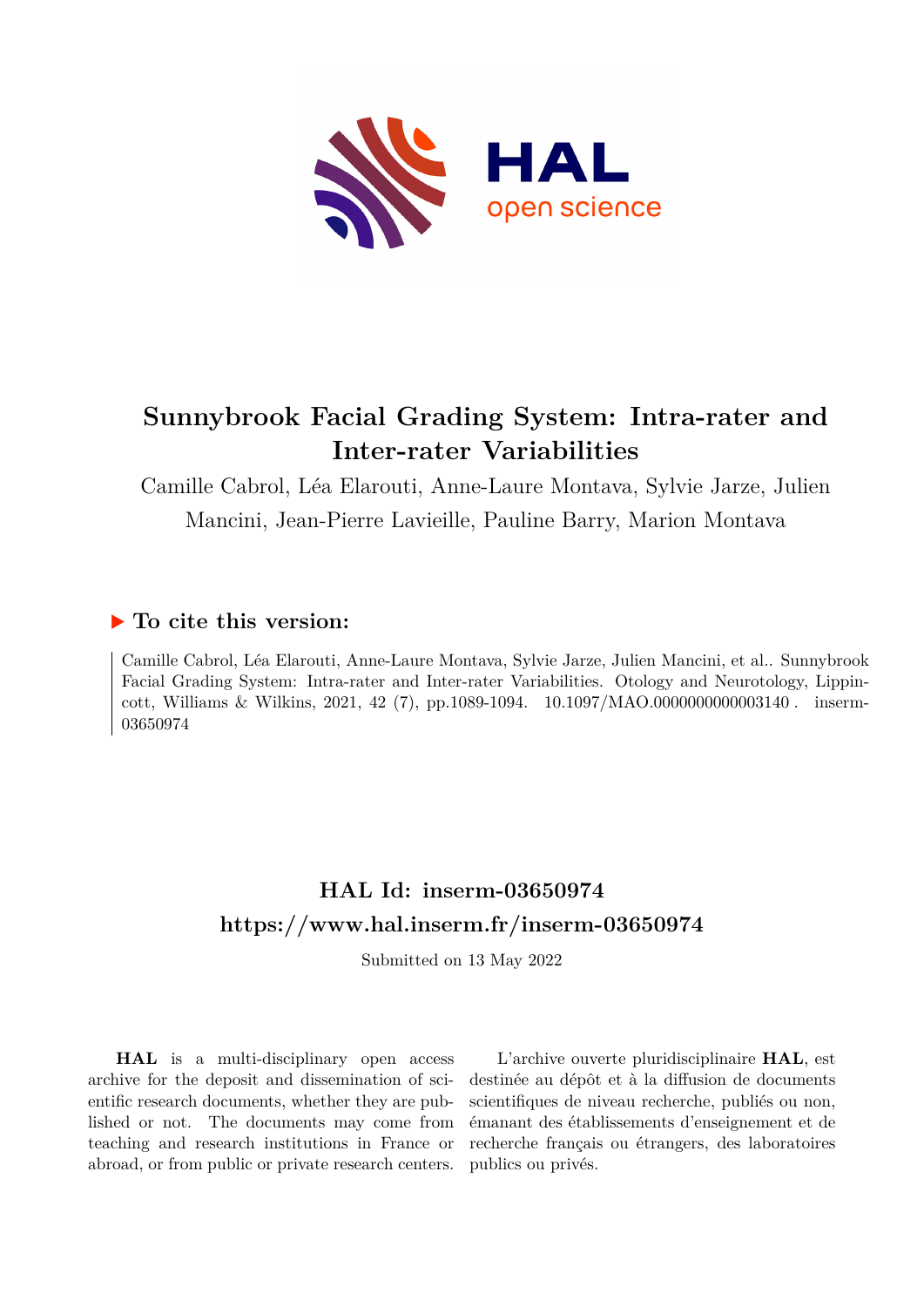## **TITLE: SUNNYBROOK FACIAL GRADING SYSTEM: INTRA-RATER AND INTER-RATER VARIABILITIES**

Short Running Head: Variabilities of Sunnybrook facial grading system

Authors: CABROL Camille  $1^*$ , camcabrol@gmail.com, Speech therapist ELAROUTI Léa<sup>\* 1</sup><sup>\*</sup>, lea.elarouti@outlook.fr, Speech therapist MONTAVA Anne-Laure<sup>1</sup>, anne-laure.montava@wanadoo.fr, Speech therapist JARZE Sylvie<sup>1</sup>, sylvie.jarze@icloud.com, Speech therapist MANCINI Julien <sup>2,3</sup>, julien.mancini@ap-hm.fr, MD PhD LAVIEILLE Jean-Pierre <sup>1,4</sup>, jean-pierre.lavieille@ap-hm.fr, MD PhD BARRY Pauline<sup>1</sup>, pauline.barry@ap-hm.fr, MD MONTAVA Marion  $1.5$ , marion.montava@ap-hm.fr, MD PhD

Affiliations:

1: Department of Otorhinolaryngology-Head and Neck Surgery, Conception Hospital, Aix-Marseille University, 147 Boulevard Baille, F-13005, Marseille, France

2: Department of Biostatistics, Timone Hospital, Aix-Marseille University, 264 Rue Saint Pierre, F-13005, Marseille, France

3: Aix Marseille Univ, INSERM, IRD, APHM, UMR1252, SESSTIM, Department of Public Health (BIOSTIC), Hôpital de la Timone, Marseille, F-13005, France

4: Aix Marseille University, IFSSTAR, LBA, UMR-T 24, F-13344, Marseille, France

5: Aix Marseille University, CNRS, INP, UMR 7051, Marseille, France

\* C.C. and E.L. contributed equally.

The authors do not have any conflict of interest or financial disclosure to declare.

#### Corresponding Author:

Marion MONTAVA, Department of Otorhinolaryngology-Head and Neck Surgery, Conception Hospital, Aix-Marseille University, 147 Boulevard Baille, 13005 Marseille, France. Telephone: +33 491 435 520; Fax: +33 491 435 419; e-mail address: marion.montava@ap-hm.fr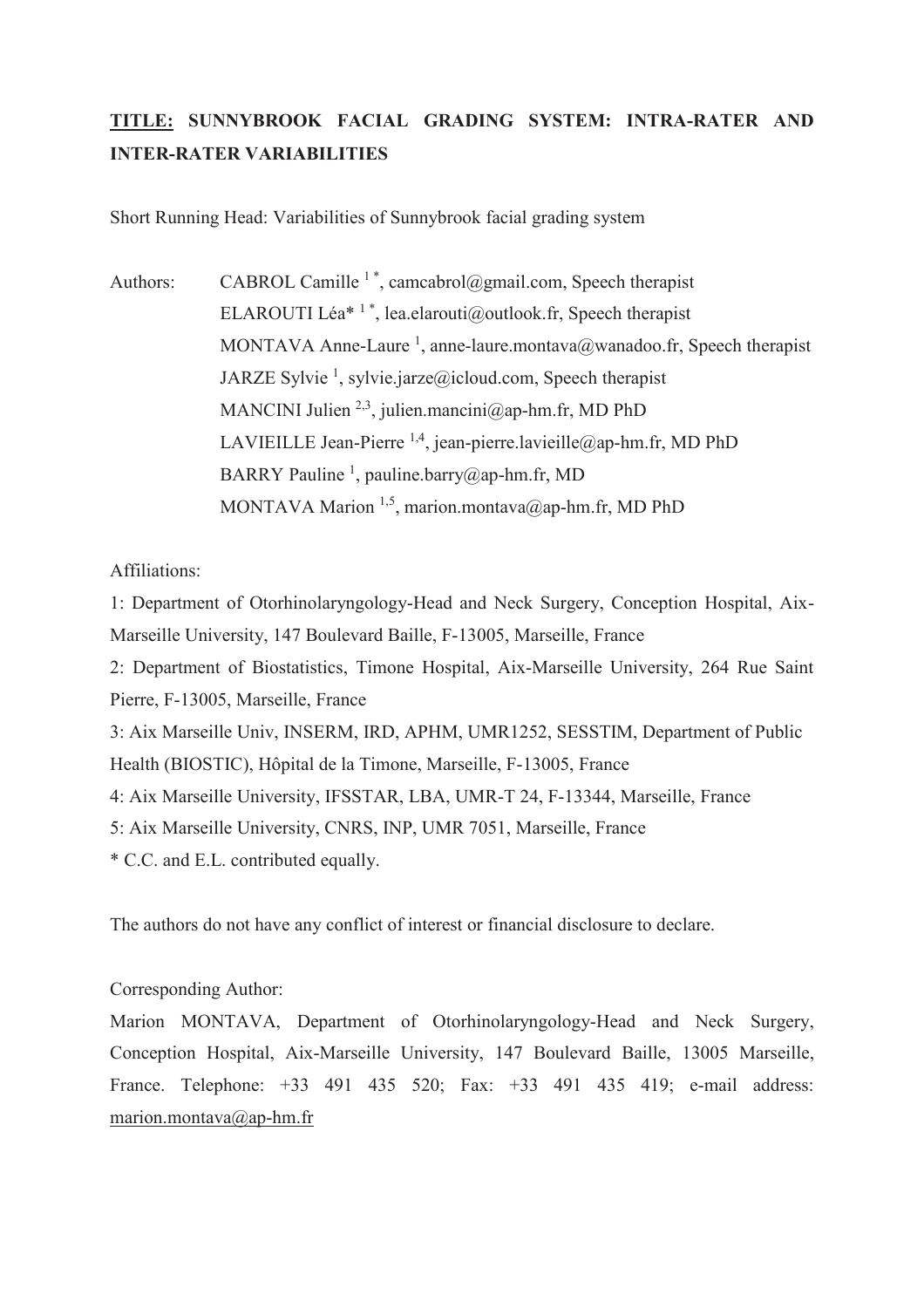#### **Sunnybrook Facial Grading System: Intra-rater and inter-rater variabilities**

#### **ABSTRACT:**

- *Objectives:* Evaluate intra-rater and inter-rater variabilities of the Sunnybrook Facial Grading
- System (SFGS) and identify potential factors of variability.
- *Study design:* Prospective test of hypothesis.
- *Setting:* University tertiary referral centre.

*Participants/Methods:* Facial video recordings of 20 patients with variable degrees of peripheral facial palsy (PFP) were anonymized then randomly presented to 31 independents raters in two trials. The raters were senior and junior professionals involved in the management of PFP: ENT specialists, physiotherapists and speech therapists. The SFGS was used for grading paralyses.

*Main outcome measure:* Intra-rater and inter-rater variabilities were estimated by intraclass 14 correlation coefficient (ICC [95% confidence interval]) for the composite score and the three subscores of the SFGS. Factors of variability studied were: rater professions and rater experience (senior vs junior).

*Results:* For the total population, the intra-rater ICC was 0.915 [0.900-0.929] for the composite score considered to represent almost perfect repeatability. Repeatability was important for symmetry at rest (0.694 [0.646-0.737]), almost perfect for voluntary movements (0.903 [0.886- 0.918]) and synkinesis (0.810 [0.778-0.838]). The inter-rater ICC for the composite score was 0.847 [0.755-0.923] indicating almost perfect agreement between all raters. Agreement between raters was almost perfect for voluntary movements (0.839 [0.746-0.919]), but moderate for symmetry at rest (0.553 [0.408-0.730]) and synkinesis (0.476 [0.333-0.666]). Some differences were found between raters groups; however, repeatability and agreement were good for all raters.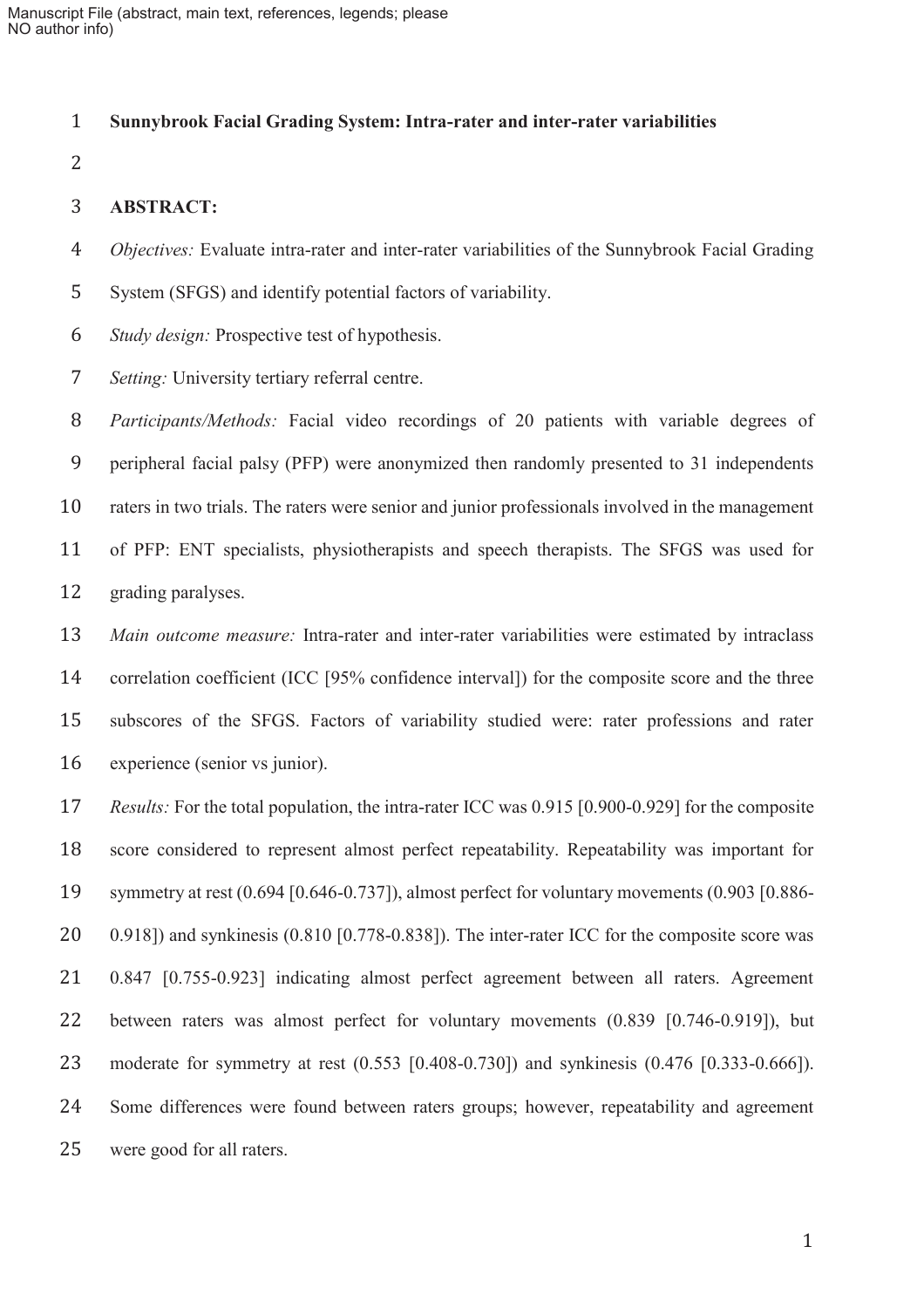- *Conclusions:* The SFGS is a reproducible scale. It can be used with good reproducibility by
- both novices and experts, and by all professionals involved in the management of PFP.

### **KEYWORDS:**

- Facial palsy,
- Facial grading scales,
- Sunnybrook Facial Grading System,
- Inter-rater variability,
- Intra-rater variability.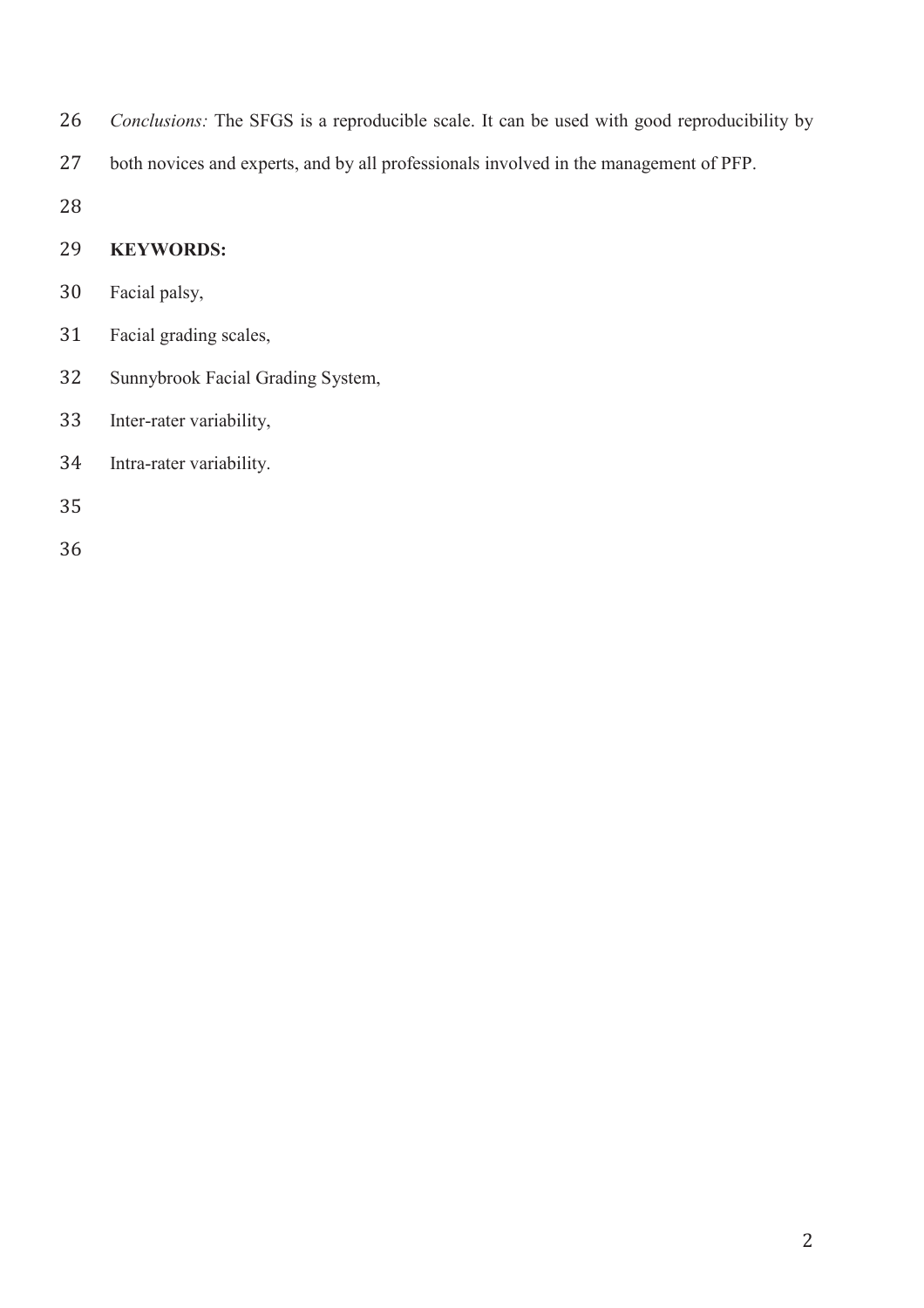#### **INTRODUCTION**

Peripheral facial palsy (PFP) is a pathology caused by a facial nerve injury which affects the motricity of the hemiface on the side of the lesion. Clinicians need an objective, reliable and reproducible clinical tool to accurately describe motor facial function, assess the severity of paralysis, its evolution over time and the effects of treatments.

To this day, a multitude of different facial nerve grading instruments were developed which shows that none of them is perfect and how difficult it is to assess PFP. In 2015, a systematic review on the facial function grading instruments found that the Sunnybrook Facial Grading System (SFGS) was the scale which best accomplishes the goals of assessment and recommended its widespread adoption as the current standard in reporting outcomes of facial nerve disorders (1). Indeed, the House and Brackmann Grading system is the best known and most widely used system for its general ease of use. However, it is not giving specific details about facial function.

Introduced by Ross in 1996 (2), SFGS assesses facial resting symmetry compared to normal side, symmetry of voluntary movement and potential synkinesis associated with specified voluntary movement. Three subscores are obtained giving a composite score from 0 for complete PFP to 100 for normal facial function. However, the SFGS remains a subjective scale which makes it subject to limitation because of varying degrees of variability. From 2000 to 2010, some studies on SFGS's variability concluded that SFGS was generally reliable (3–7). Nevertheless, they found contradictory results of variability for individual scores.

The main objective of our study was to evaluate intra-rater and inter-rater variabilities of the SFGS. Secondly, we tried to identify potential factors of variability as the profession or the level of experience in the management of patients with PFP.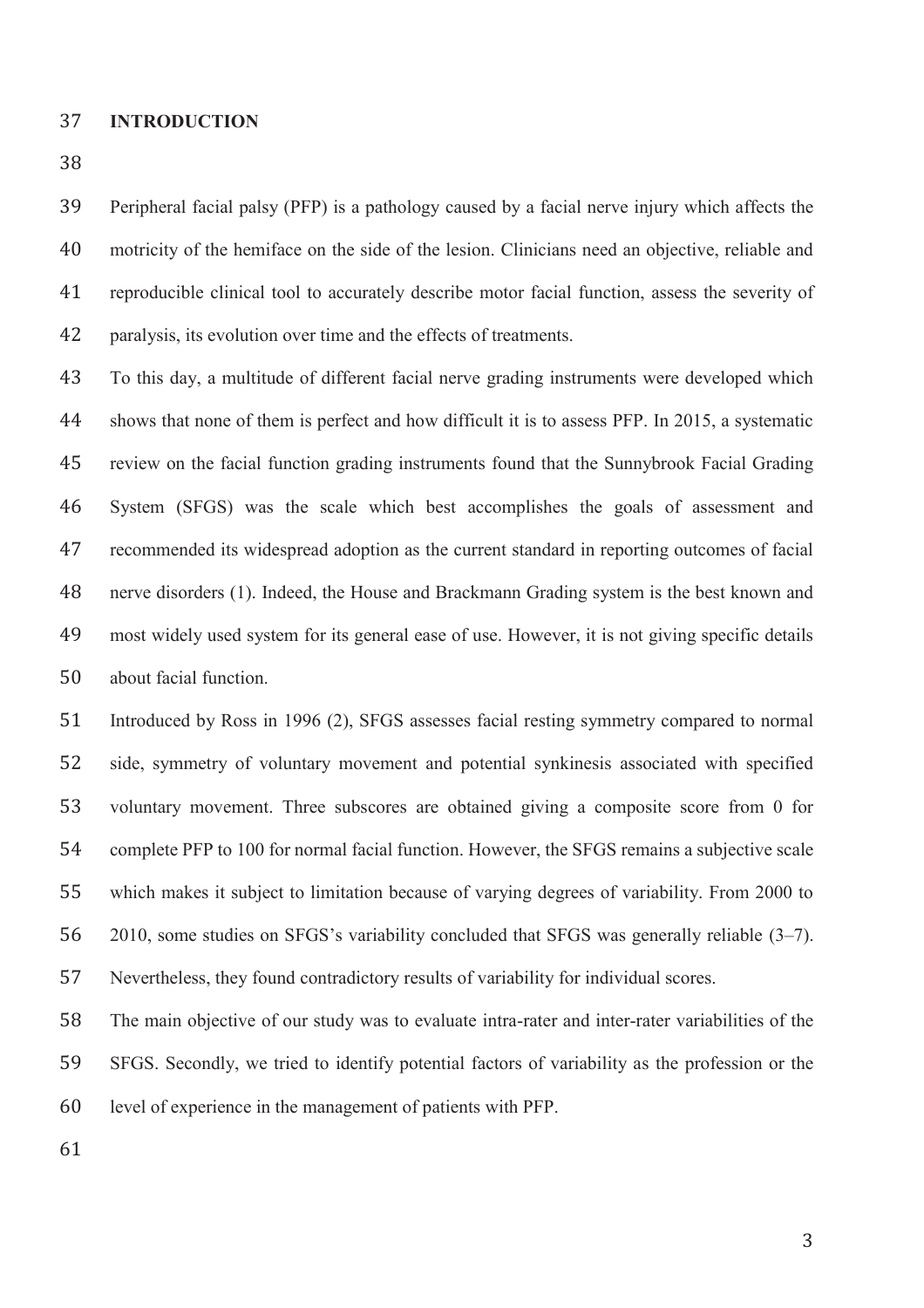#### **MATERIALS AND METHODS**

*Ethical considerations* 

The study protocol was assessed according to guidelines of the national committee on research involving human subjects and was approved by Institutional Review Board (Ethics committee of Aix Marseille University 2019-17-10-001).

*Study protocol* 

Subject assembly was possible through access to the facial nerve centre perpetual database comported video archive of subjects with PFP. This resource is under the control of the last author and protected behind a two-lock secure system.

After statistical consultation and review of literature, it was arbitrarily determined that 20 subjects would be sufficient to test the variability of the scale. The inclusion criteria were: good-quality video recording, unilateral PFP, all five facial voluntary expressions necessary for SFGS scoring present, and a wide range and gradated distribution of facial movement among the 20 subjects' video images. Subjects with facial trauma were excluded. Diagnosis, time course in recovery, age, gender, or race were not considered criteria for selection, and the videotapes were anonymized. The selection of videotapes and the randomised order of viewing were determined by a committee of three experts.

A group of 31 independent raters was constituted by senior and junior professionals involved in the management of patients with PFP: ENT specialists, physiotherapists and speech therapists. The raters analysed the videotapes and graded the facial function of each subject using the SFGS and the HBGS in 2 independent and timed rounds with a 2-months interval. Neither documentation nor training session were provided. During session, the raters could pause or go back at any time if needed to have a better analysis as long as the chronometer was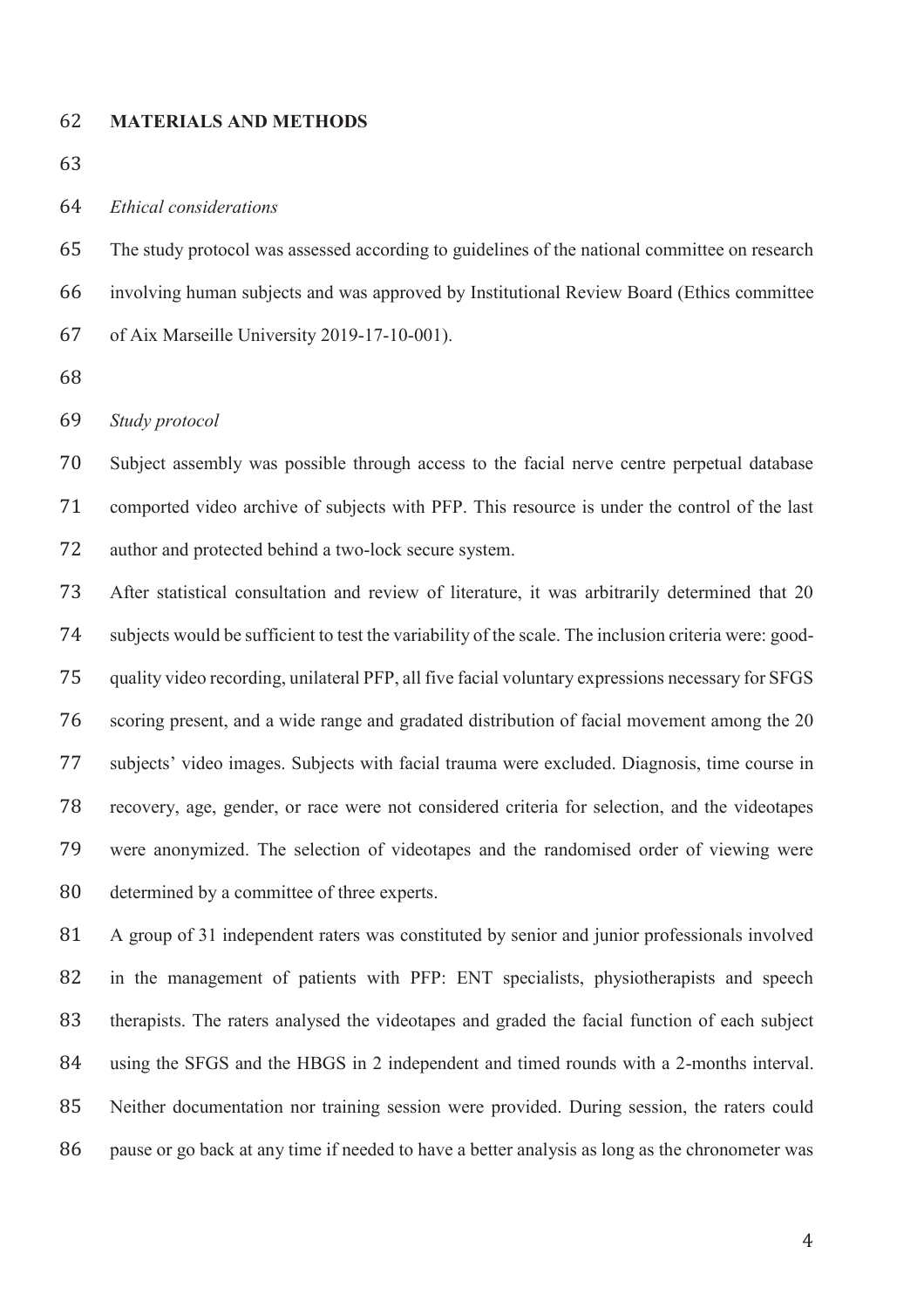| 87 | not stopped. The time of evaluation was reported. Moreover, information about their experience |
|----|------------------------------------------------------------------------------------------------|
|    | 88 in the management of patients with PFP and a signed consent were reported.                  |

*Statistical analysis* 

To estimate intra-rater and inter-rater variabilities, the intraclass correlation coefficient (ICC

[95% confidence interval]) was estimated (8). ICC was estimated for the composite score, the

three subscores and each movement for the total population and for each group of raters.

According to Landis Koch (Biometrics, 1977), we considered the agreement as weak if rated

within 0-0.40, moderate within 0.41-0.60, important within 0.61-0.80 and almost perfect within

0.81-0.99. Analysis were carried out with SPSS 20.0 for Windows.

- Inter-rater variability was studied in the first session in order to avoid a learning effect even if the 2-months interval should be sufficient for this.
- As ICC can reflect the degree of agreement but also relate to the number and the variability among the sampled observations, we did not compare statistically different measurements or raters. However, if the confidence intervals of the ICC were different without overlap between two groups, the reliability was considered to be different, better or worse.

#### **RESULTS**

- 
- In the first session, 31 raters participated: 6 ENT specialists (4 seniors and 2 juniors), 4 physiotherapists (3 seniors and 1 junior) and 21 speech therapists (9 seniors and 12 juniors). In
- the second session, 25 of them (80.6%) took part: 5 ENT specialists (3 seniors and 2 juniors),
- 3 physiotherapists (2 seniors and 1 junior) and 17 speech therapists (6 seniors and 11 juniors).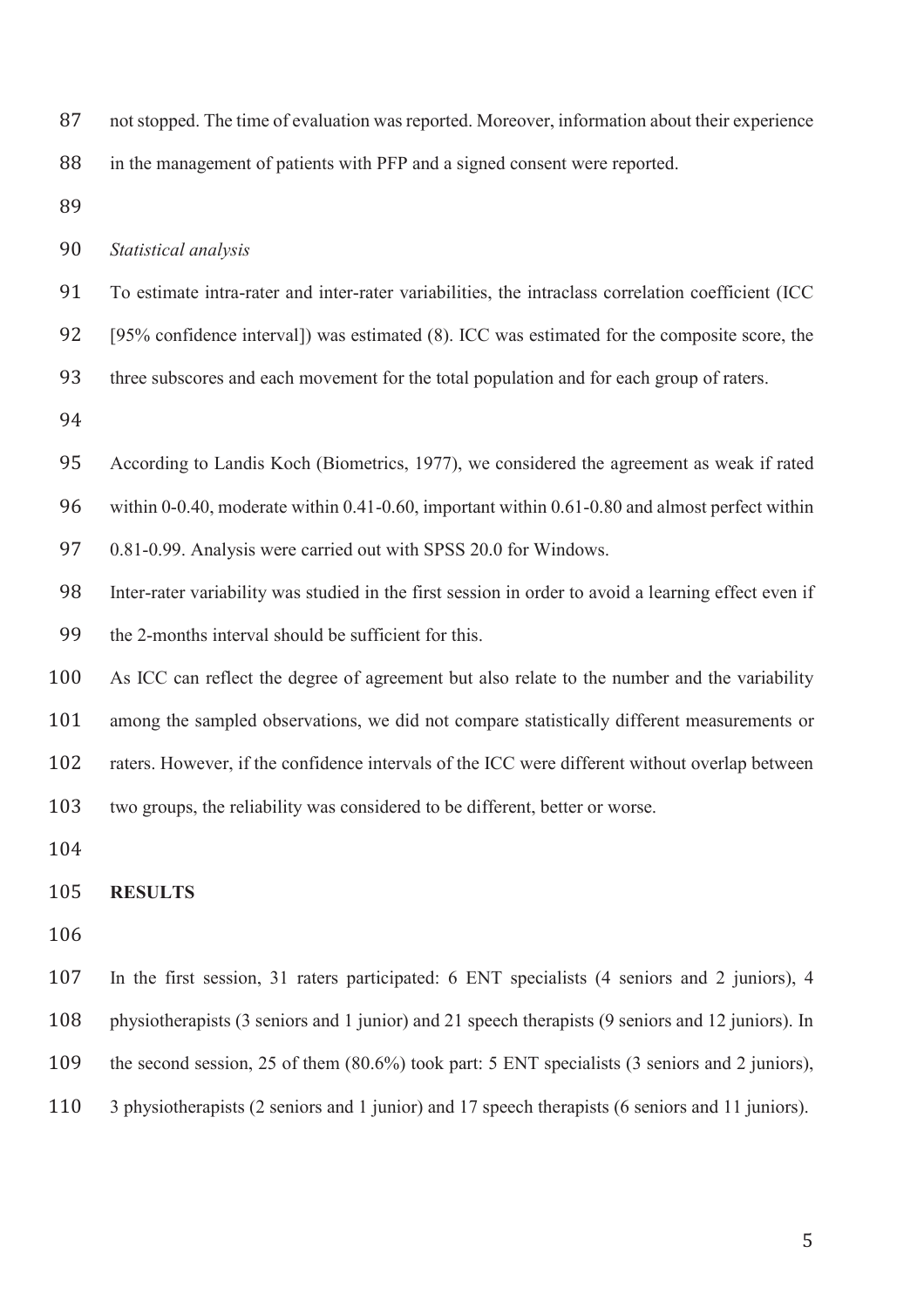The average time of evaluation was 64.9 minutes (min) for both sessions with a standard 112 deviation of 22.8. It was  $70.9 \pm 23.4$  min for session 1, and  $57.5 \pm 19.8$  min for session 2.

The information gathering highlighted the following points: all juniors had had a former PFP

teaching, however, only 3/15 (20%) of them had already used the SFGS; and 12/16 (75%) of

senior had at least one training course on PFP but only 9 (56.3%) used SFGS in their clinical practice.

- 
- *Intra-rater variability (repeatability)*

Results of intra-rater variability for the composite score and the three subscores are reported in Table 1. The composite score ICC for the total population was 0.915 [0.900-0.929] considered to represent almost perfect repeatability. Repeatability was important for symmetry at rest (0.694 [0.646-0.737]), almost perfect for voluntary movement (0.903 [0.886-0.918]) and synkinesis (0.810 [0.778-0.838]).

Results of intra-rater variability for the five standard expressions in voluntary movement and synkinesis are reported Table 2. For voluntary movement, agreement was almost perfect for the five movements performed. For synkinesis, repeatability was moderate for the gentle eye closure (0.600 [0.541-0.653]) while for the four other movements it was important.

No difference of repeatability was found between our raters groups of seniors and juniors, except for resting symmetry with better repeatability for seniors (0.791 [0.736-0.836]) than for 130 juniors (0.620 [0.543-0.687]) and synkinesis with again better repeatability for seniors (0.880 [0.847-0.907]) than for juniors (0.726 [0.665-0.777]).

No difference was found between our raters groups of professions, except for the composite score and voluntary movement with better repeatability for ENT specialists and speech therapists than for physiotherapists.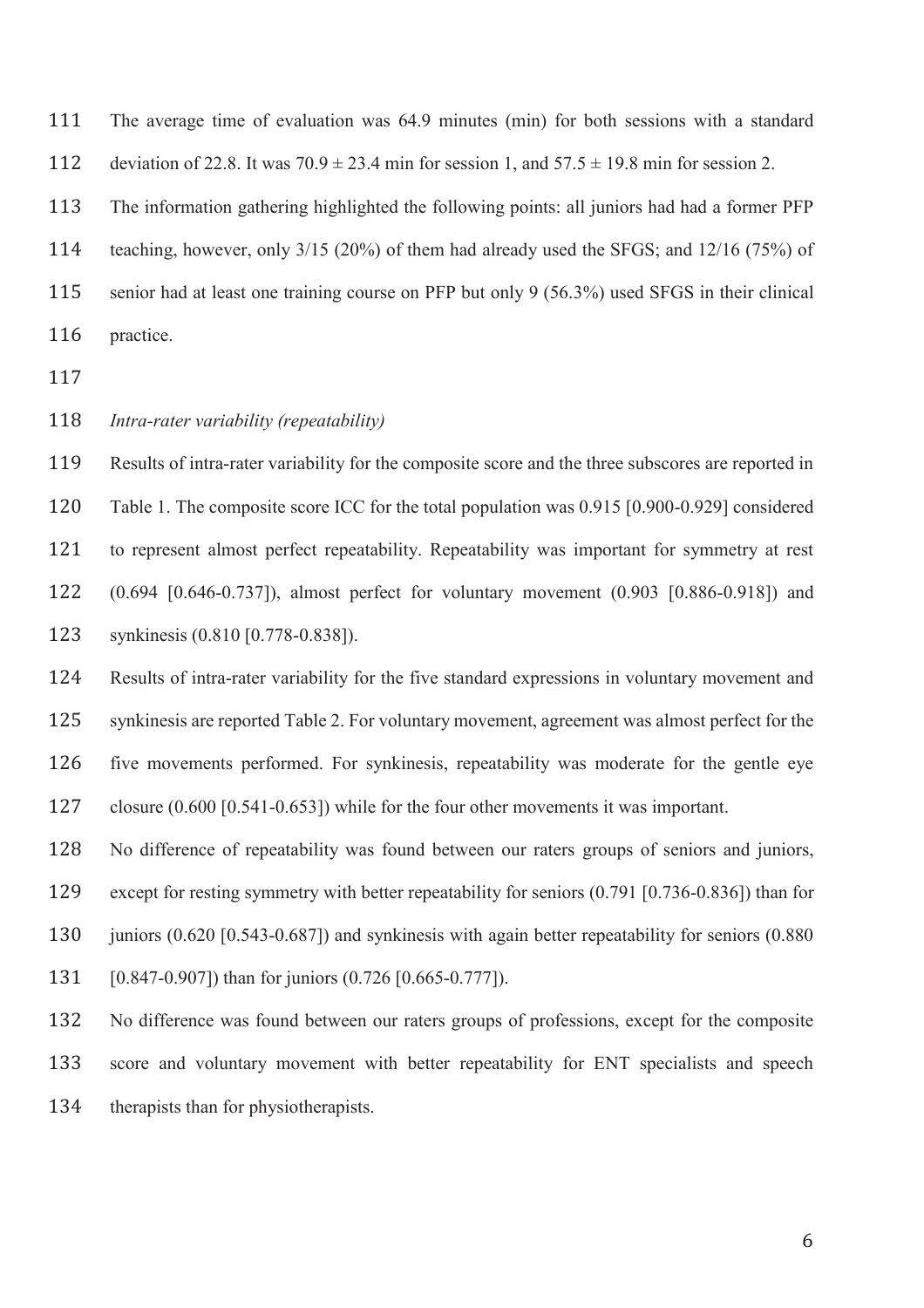For extreme HB grades (II and VI), repeatability was almost perfect for the composite score (0.962 [0.947-0.972]) and the voluntary movement (0.961 [0.946-0.972]), important for resting symmetry (0.723 [0.636-0.792]) and moderate for synkinesis (0.576 [0.458-0.674]). For medium HB grades (III, IV, V), repeatability was almost perfect for the composite score (0.836 [0.802-0.865]) and the voluntary movement (0.828 [0.792-0.859]) and important for resting symmetry (0.677 [0.616-0.730]) and for synkinesis (0.786 [0.742-0.823]). Repeatability was 141 better for the composite score and voluntary movement of extreme HB grades than medium HB grades. It was worse for synkinesis and there was no difference for resting symmetry.

#### *Inter-rater variability (agreement between raters)*

Results of inter-rater variability for the composite score and the three subscores are reported in Table 3. The ICC for the composite score was 0.847 [0.755-0.923] indicating almost perfect agreement between all raters. Agreement was almost perfect for voluntary movement (0.839 [0.746-0.919]), but moderate for symmetry at rest (0.553 [0.408-0.730]) and synkinesis (0.476 [0.333-0.666]).

Results of inter-rater variability for the five standard expressions in voluntary movement and synkinesis are reported Table 2. For voluntary movement, agreement was almost perfect for forehead wrinkle (0.805 [0.701-0.899]) and open mouth smile (0.816 [0.714-0.905]). It was important for gentle eye closure (0.724 [0.588-0.852]), snarl (0.754 [0.629-0.870]) and lip pucker (0.611 [0.467-0.774]). For synkinesis, agreement was weak for forehead wrinkle (0.387 [0.258-0.582]), gentle eye closure (0.300 [0.188-0.488]), open mouth smile (0.373 [0.246- 0.568]) and snarl (0.340 [0.219-0.532]). It was moderated for lip pucker (0.439 [0.302-0.632]). No differences between seniors and juniors raters groups were reported. No difference was found between our raters groups of professions, except for voluntary movement where physiotherapists had worse agreement than ENT specialists and speech therapists.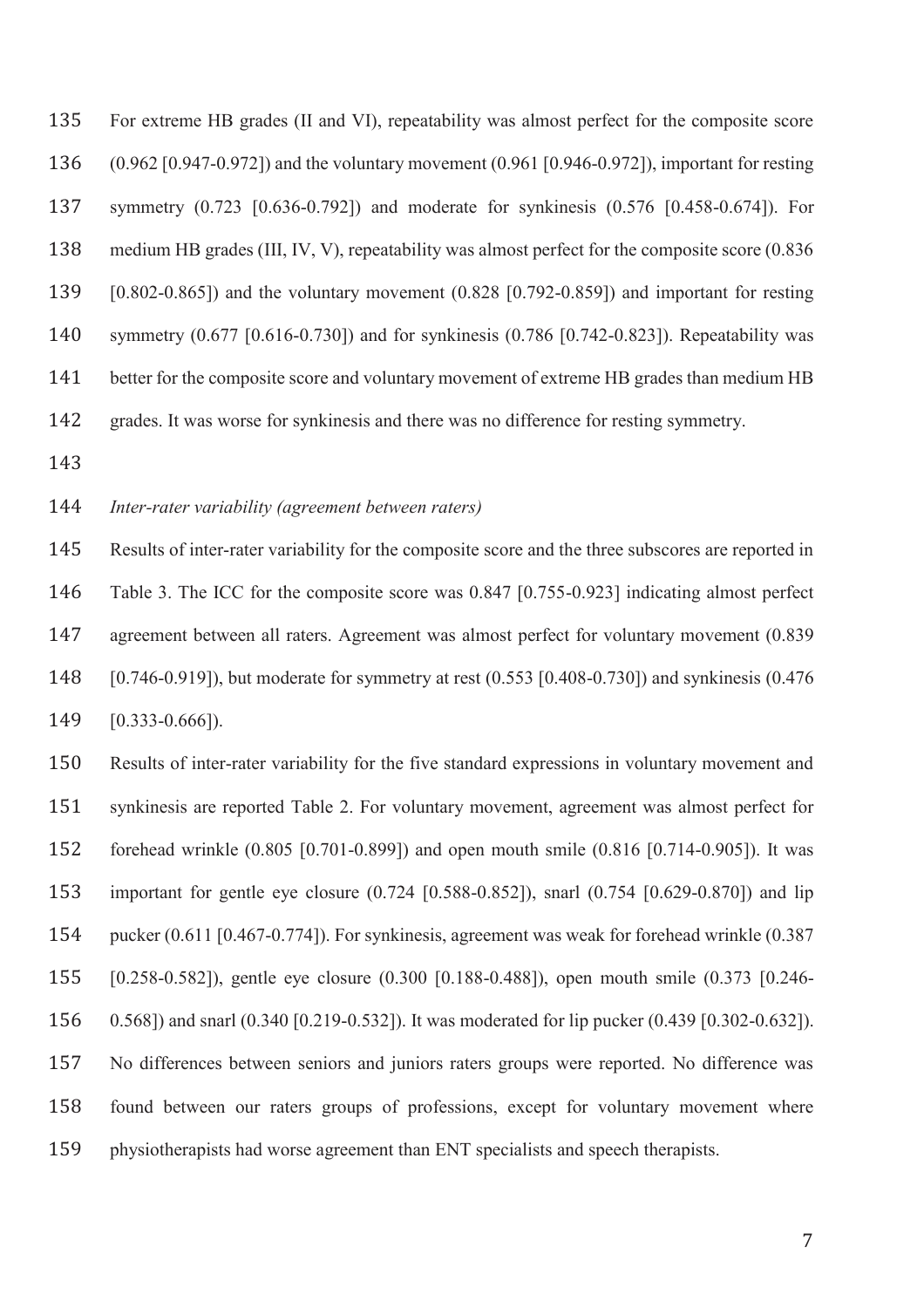For extreme HB grades (II and VI), agreement was almost perfect for the composite score (0.948 [0.873-0.991]) and the voluntary movement (0.954 [0.887-0.992]), important for resting symmetry (0.738 [0.511-0.945]) and weak for synkinesis (0.018 [-0.004-0.169]). For medium HB grades (III, IV, V), agreement was important for the composite score (0.691 [0.529-0.855]) and the voluntary movements (0.704 [0.546-0.863]), moderate for resting symmetry (0.461 [0.299-0.696]) and for synkinesis (0.427 [0.269-0.666]). Repeatability of extreme HB grades was better than medium HB grades for the composite score and voluntary movement, and worse 167 for synkinesis. There was no difference for resting symmetry.

#### **DISCUSSION**

SFGS assesses resting symmetry compared to normal side, symmetry of voluntary movement and potential synkinesis associated with specified voluntary movement. Resting symmetry is assessed by a comparison to the normal side of the palpebral fissure (normal, narrow, wide), the naso-labial fold (normal, absent, less or more pronounced), and the corner of the mouth (normal, drooped or pulled up/out). The rating is done through a points-giving system (0, 1, 2). Then, different regions of the face are examined separately, with five standard expressions used to assess the symmetry of voluntary movement and the degree of synkinesis associated with movement. The five standard expressions reflect the motor function of the five peripheral branches of the facial nerve: forehead wrinkle (frontalis), gentle eye closure (orbicularis oculi), open mouth smile (zygomaticus and risorius), snarl (levator labii superioris alaeque nasi and levator labii superioris) and lip pucker (orbicularis oris superior and inferior). The symmetry of voluntary movement for each standard expression is graded on a five-points scale from 1 (no movement) to 5 (movement complete), depending on the degree of muscle excursion compared to normal side. The degree of synkinesis associated with each standard expression is rated on a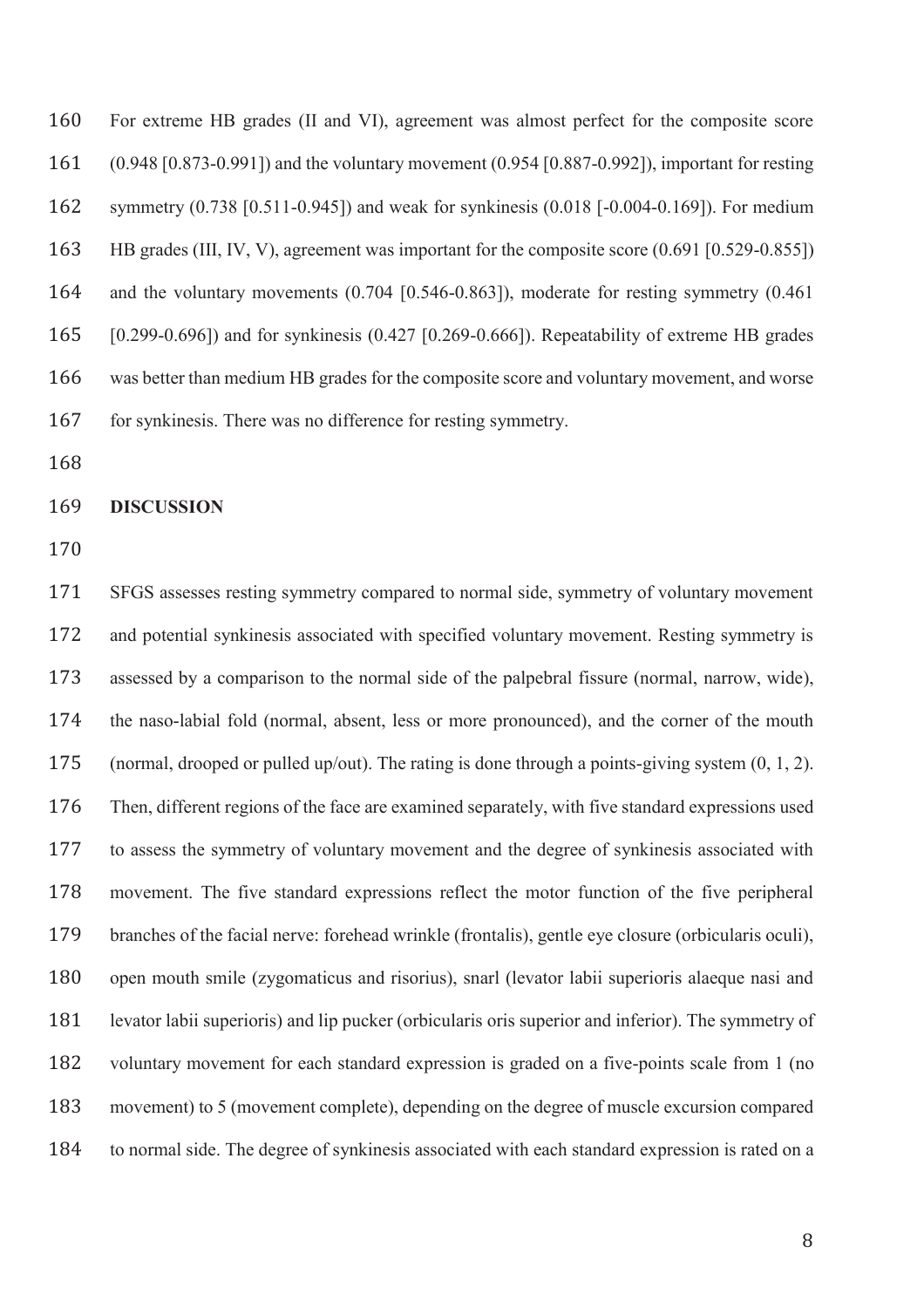four-points scale from 0 (no synkinesis) to 3 (severe synkinesis). Three scores are obtained and weighted as follows: the resting symmetry score is multiplied by five, and the voluntary movement score is multiplied by four. Then, a composite score is calculated by subtracting the resting symmetry score, and the synkinesis score from the voluntary movement score. A composite score of 100 corresponds to normal facial function and a composite score of 0 to complete PFP.

As it is a scale administered by rater with their own clinical experience, the SFGS remains a subjective tool subject to limitation. Previous studies on SFGS's variability had some similar and contradictory outcomes (3–7). Our purpose was to evaluate intra- and inter-rater variabilities of the SFGS in a new study with more patients and more raters. To go further, we decided to include raters from different professions and experiences. The statistical method chosen to evaluate intra-rater and inter-rater variabilities can have a marked effect on study outcome. The choice of ICC was coherent with those previous studies and then allowed a comparison of outcomes.

### *Intra-rater variability (repeatability)*

201 In our study with 31 raters, repeatability evaluated by ICC for the composite score was 0.900 to 0.929. ICC varied from 0.838 to 0.929 with eight novice assessors in Hu et al. (4), 0.864 to 0.995 with 26 doctors in Kanerva et al. (6), 0.948 to 0.970 for 2 naïve raters in Neely et al. (7). These results are considered to represent almost perfect repeatability.

Although the repeatability score for resting symmetry was considered as important (0.694 [0.646-0.737]) in the current study, it was almost perfect for Kanerva et al. (0.841 [0.500- 207 0.976]). However, Kanerva et al. specified that results with coefficient of repeatability (CR) varied for resting symmetry: repeatability was only moderate or fair.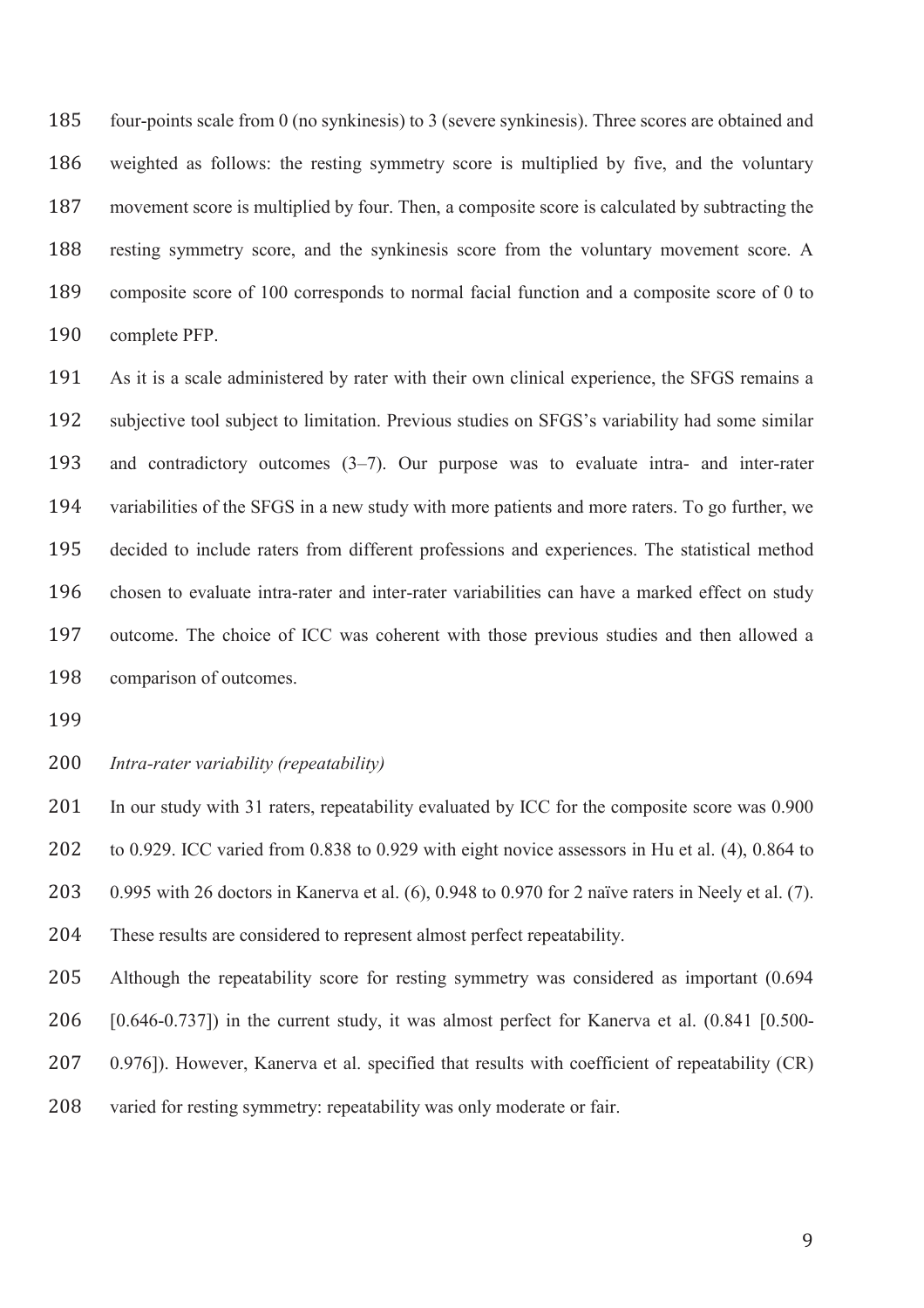We found an almost perfect repeatability for the voluntary movement score (0.903 [0.886- 210 0.918]) and for each movement performed. This result is consistent with the findings of Kanerva 211 et al. (0.918 [0.799-0.988]).

In our study, repeatability for the synkinesis was almost perfect (0.810 [0.778-0.838]). This result approaches the good findings of Kanerva et al. (0.979 [0.931-0.998]).

No difference of repeatability was found between our raters groups of seniors and juniors for the composite score and voluntary movement. This result is congruent with Hu et al. and Kanerva et al. SFGS can be used as reliably by both experts and novice users. However, contrary to Hu et al. and Kanerva et al., resting symmetry and synkinesis shown better repeatability for seniors than for juniors which suggests that resting symmetry and synkinesis 219 evaluation requires experience.

No difference was found between our raters groups of professions, except for composite score 221 and voluntary movement with better reproducibility for ENT specialists and speech therapists 222 than for physiotherapists. It suggests that SFGS repeatability is the same for all professionals involved in the management of PFP, except for physiotherapists. This outcome has to be treated cautiously owing to the heterogeneous sizes of the raters groups included in our study.

Thus, the results of the intra-rater variability enable to conclude that the SFGS is a reproducible 226 scale from one time to another.

#### *Inter-rater variability (agreement between raters)*

229 In our study with 31 raters, agreement evaluated by ICC for the composite score was 0.847 [0.755-0.923]. It was 0.885 [0.76-0.92] in Kayhan et al. (3) with 5 ENT specialist, 0.892 in Hu et al. with 2 novice users, 0.997 [0.992-1.000] in Kanerva et al. with 26 doctors, 0.890 [0.784- 0.946] in Neely et al. with 2 naïve raters. These results represent an almost perfect agreement between raters.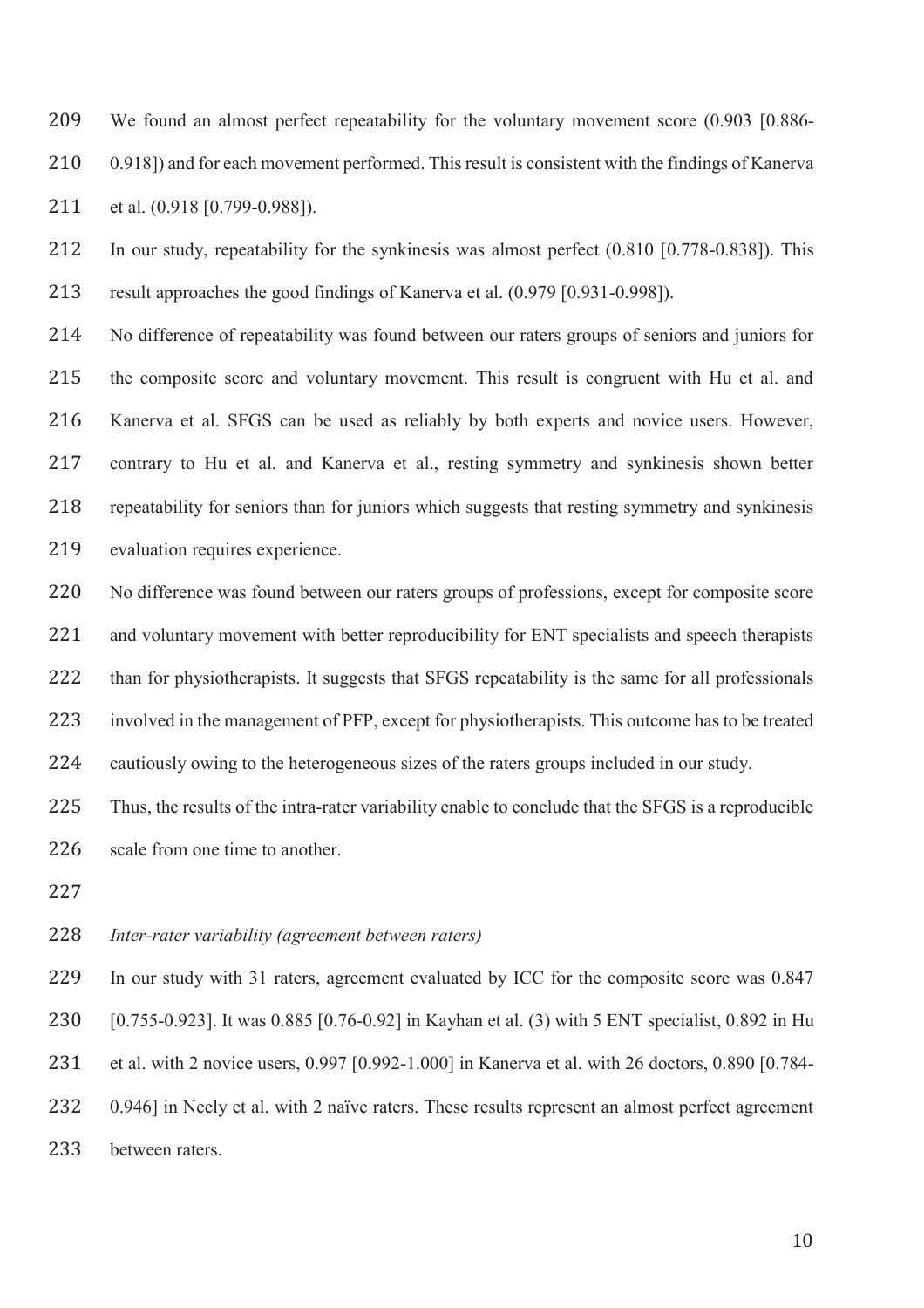We found a moderate agreement for symmetry at rest (0.563 [0.408-0.730]). However, Hu et al. found an almost perfect agreement (0.950) as Kanerva et al. (0.983 [0.960-0.996]). Kayhan et al. found an important agreement (0.72 [0.58-0.84]). In the current study, agreement between raters was almost perfect for voluntary movement (0.839 [0.746-0.919]). This outcome is congruent with Kayhan et al. (0.83 [0.73-0.90]), Hu et al. (0.976) and Kanerva et al. (0.997 [0.992-0.999]). Coulson et al. (5), with 6 ENT specialists, found important agreement (0.63). Agreement was almost found perfect for forehead wrinkle and open mouth smile, and important for gentle eye closure, snarl and lip pucker. Neely et al. specified that forehead wrinkle and lip pucker were most variable and significantly different from the other movements.

For synkinesis we found moderated agreement (0.476 [0.333-0.666]). It was almost perfect in Hu et al. (0.913) and Kanerva et al. (0.987 [0.969-0.997]), but they didn't find as good results using CR to assess agreement: it was, only moderate or fair. Agreement was important for Kayhan et al. (0.70 [0.55-0.93]). Coulson et al. found a weak agreement (0.23).

In our study, agreement was weak for forehead wrinkle, gentle eye closure, open mouth smile and snarl, and moderate for lip pucker. These results are opposite to Kayhan et al. who found an important agreement for each movement except frontal synkinesis which showed a weak agreement (0.38 [0.21-0.59]). Thus, agreement between raters for synkinesis was highly variable. Those discrepancies can be due to the fact that the rater has to observe the whole face, whereas for voluntary movement the rater's attention is directed to a specific region of the face. It should be noted that in some previous studies (3,4,6,7), raters had preliminary training before the first session which may have helped to reach higher results of agreement with SFGS than ours.

Differences between seniors and juniors raters groups were not significant. This result is consistent with Hu et al. and Kanerva et al. and suggest that the SFGS can be used with little prior knowledge of the scale and then as reliably by both experts and novice users.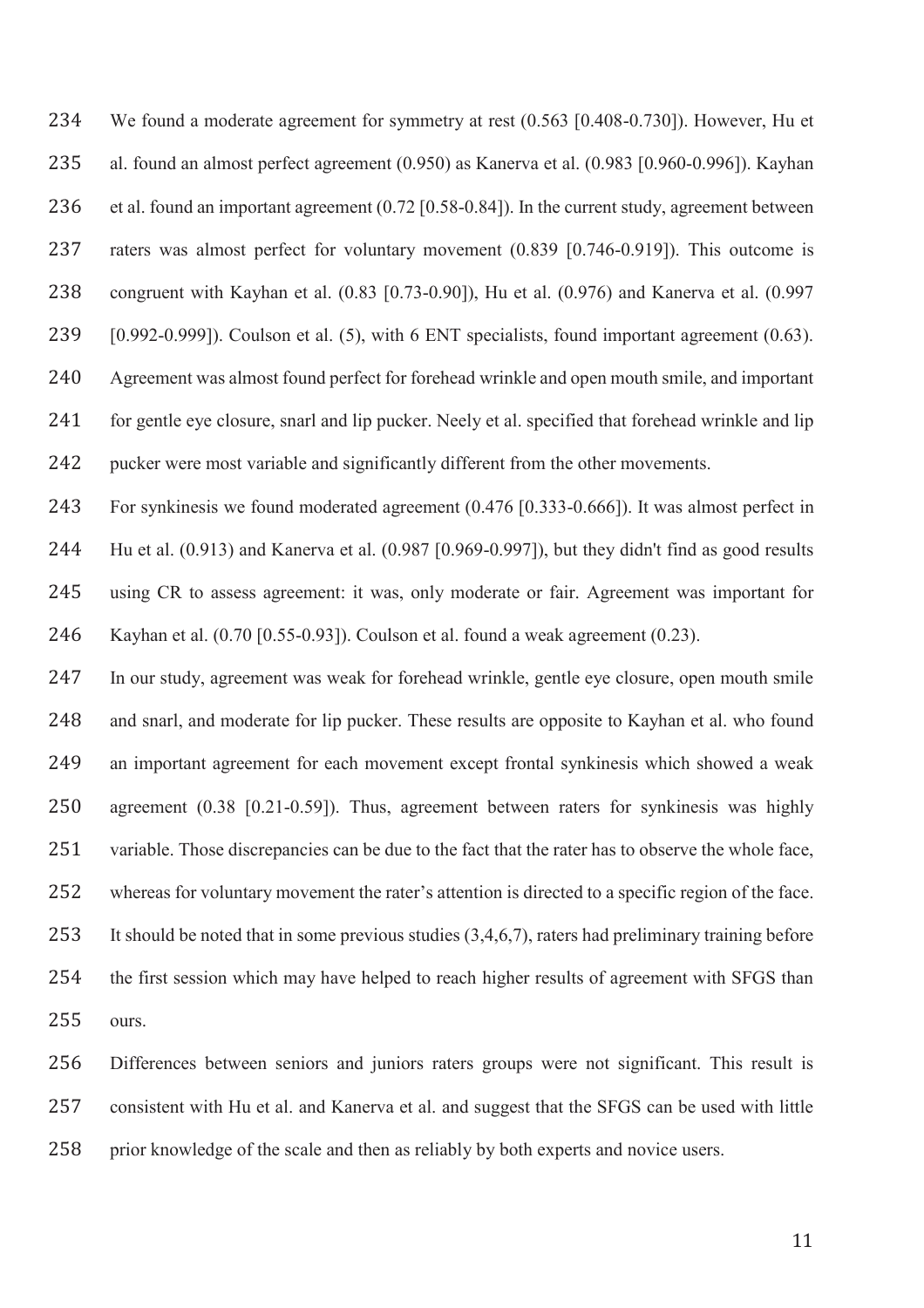No difference was found between our raters groups of professions, except for voluntary movement with better repeatability for ENT specialists and speech therapists than for physiotherapists. It suggests that agreement on SFGS is the same for all professionals involved in the management of PFP, except for physiotherapists. Again, this outcome has to be treated cautiously owing to the heterogeneous sizes of the raters groups.

Thus, the results of the inter-rater variability enable to conclude that the SFGS is a reproducible 265 scale from one rater to another. To reduce some ambiguities due to subjective assessment, Neely and. al suggested criteria for completion of the SFGS.

#### *Time of scoring*

We reported the unequal times of scoring between session 1 (70.9 min) and session 2 (57.5 min). Knowing that a few raters use the SFGS in their practice (20% of juniors, 56.3% of seniors), we could suggest a more efficient using of the scale during session 2. It wouldn't be likely that there was a learning effect on patients as we set a 2-months interval between the two sessions to avoid this bias. This outcome has to be treated cautiously owing to the lost raters in 274 the second session.

*Limits of our study* 

Using videos could be considered as a limit as it is not as faithful as face to face assessment and adds doubts. Indeed, face to face examination offers the opportunity to ask the patient to repeat certain movements and may make the scoring easier.

Given that we are in close relationship with speech language therapists, their over-representation is due to a recruitment bias. This could reduce the power of our study to identify 282 variability factors.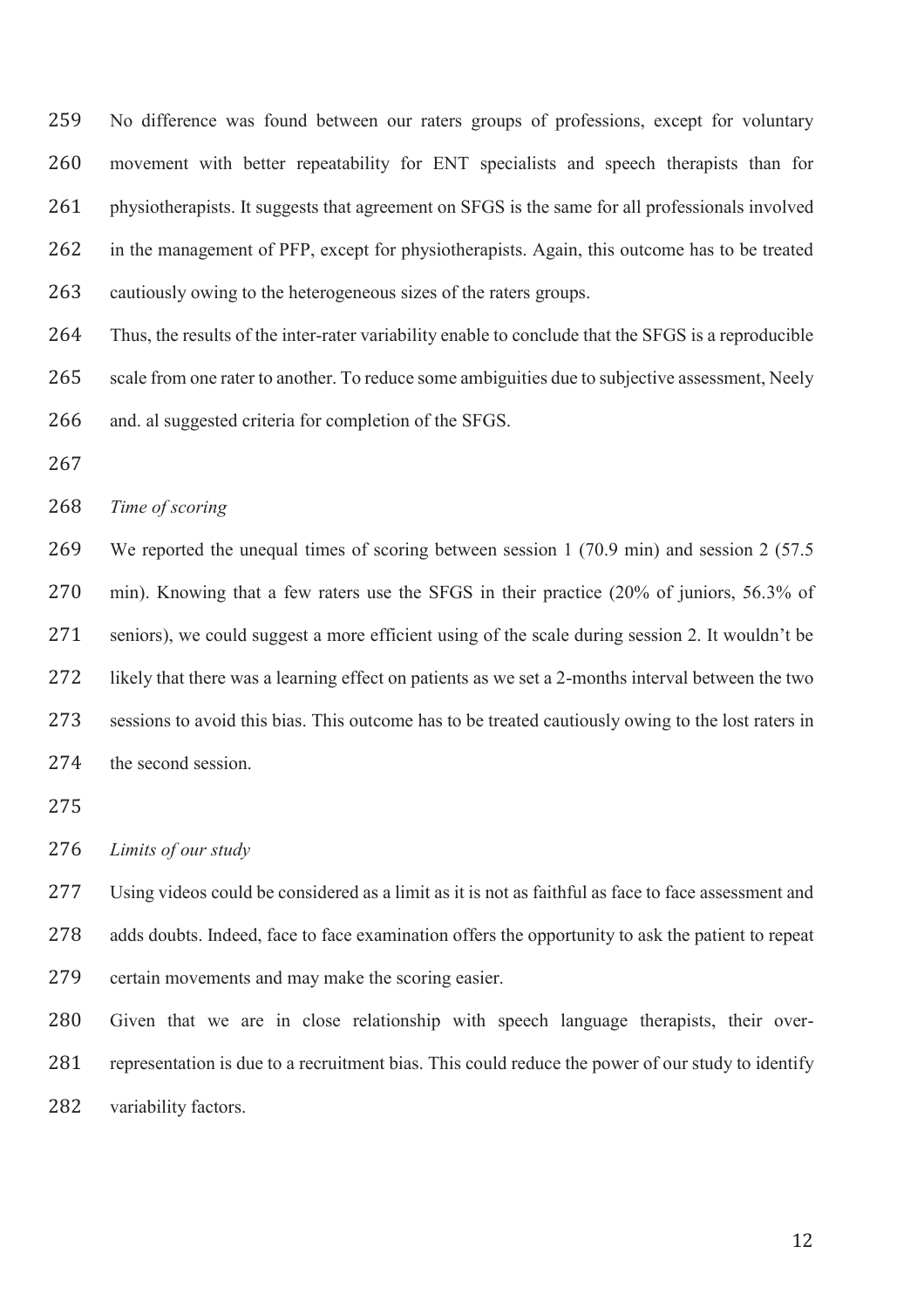| 283 | The raters inclusion was based on volunteering. The length of visioning and rating (64.89 min)         |
|-----|--------------------------------------------------------------------------------------------------------|
| 284 | explains the lost to follow up raters in the second session. It also brings to light the fact that, in |
| 285 | clinical practice, the use of SFGS with all the subscores calculation is not practicable in            |
| 286 | emergency.                                                                                             |
| 287 | The comparison with the other studies was difficult as long as the methodologies were all              |
| 288 | different.                                                                                             |
| 289 |                                                                                                        |
| 290 | <b>CONCLUSION</b>                                                                                      |
| 291 |                                                                                                        |
| 292 | Based on our results, the SFGS is a reproducible scale from one time to another, showing an            |
| 293 | important too almost perfect repeatability. It is also reproducible from one rater to another, with    |
| 294 | almost perfect agreement for the composite score and voluntary movement, and moderate for              |
| 295 | resting symmetry and synkinesis.                                                                       |
| 296 | The SFGS can be used with good reproducibility by both novices and experts, and by all                 |
| 297 | professionals involved in the management of PFP.                                                       |
| 298 |                                                                                                        |
| 299 | <b>DISCLOSURE</b>                                                                                      |
| 300 | The authors report no conflict of interest.                                                            |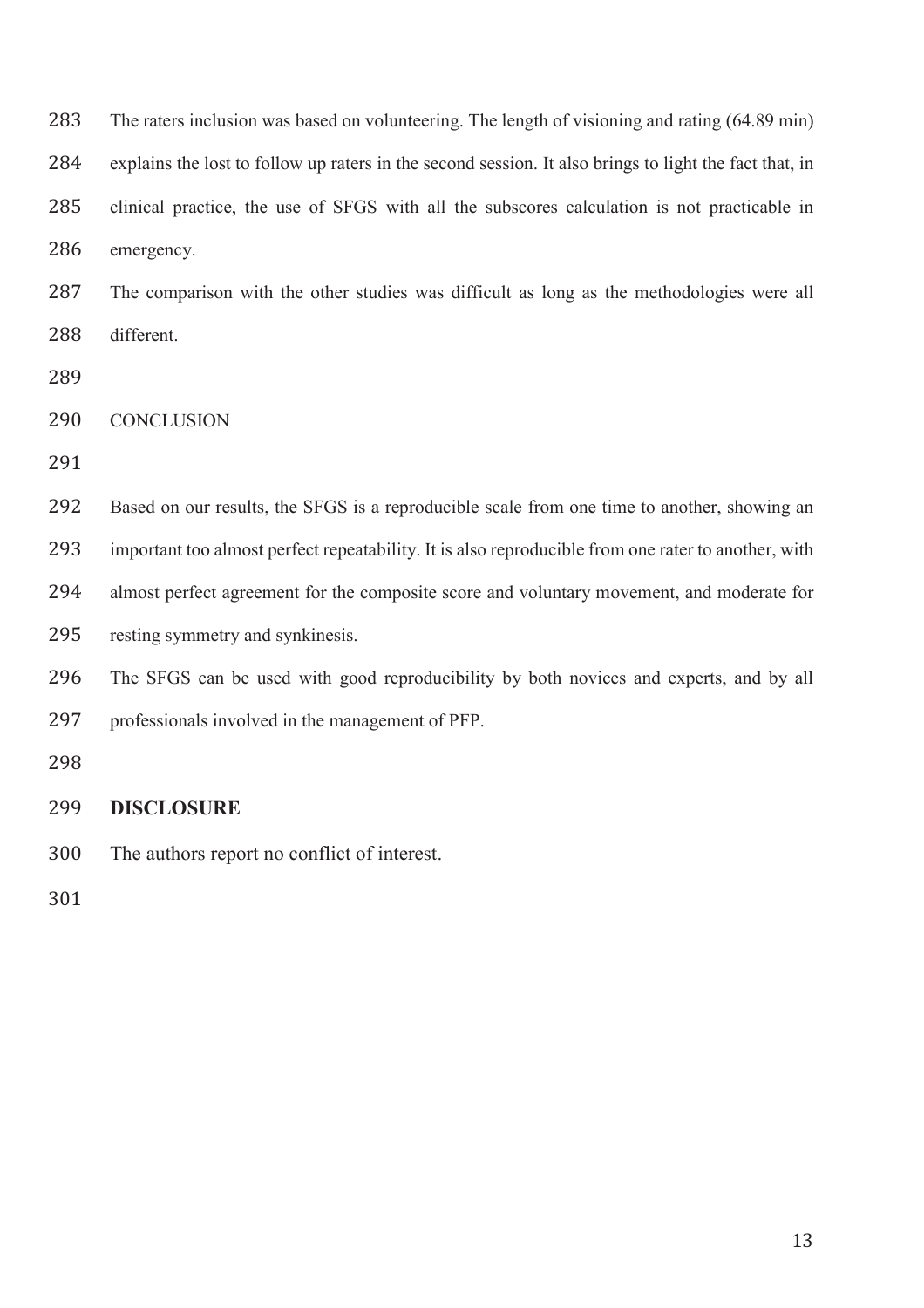**REFERENCES** 

- 
- 1. Fattah AY, Gurusinghe ADR, Gavilan J, et al. Facial Nerve Grading Instruments: Systematic Review of the Literature and Suggestion for Uniformity. *Plast Reconstr Surg* 306 2015;135(2):569 - 79.
- 2. Ross BG, Fradet G, Nedzelski JM. Development of a sensitive clinical facial grading system. *Otolaryngololy-Head Neck Surg* 1996;114:380̻ 6.
- 3. Kayhan FT, Zurakowski D, Rauch SD. Toronto Facial Grading System: Interobserver reliability. *Otolaryngol-Head Neck Surg* 2000;122(2):212̻ 5.
- 4. Hu W, Ross B, Nedzelski J. Reliability of the Sunnybrook Facial Grading System by novice users. *J Otolaryngol* 2001;30(4).
- 5. Coulson SE, Croxson GR, Adams RD, O'dwyer NJ. Reliability of the "Sydney," "Sunnybrook," and "House Brackmann" Facial Grading Systems to Assess Voluntary Movement and Synkinesis after Facial Nerve Paralysis. *Otolaryngol-Head Neck Surg* 316 2005;132(4):543 - 9.
- 6. Kanerva M, Poussa T, Pitkäranta A. Sunnybrook and House-Brackmann Facial Grading Systems: Intrarater repeatability and interrater agreement. *Otolaryngol-Head Neck Surg* 2006;135(6):865̻ 71.
- 7. Neely JG, Cherian NG, Dickerson CB, Nedzelski JM. Sunnybrook facial grading system: 321 Reliability and criteria for grading. *The Laryngoscope* 2010;120:1038 - 45.
- 8. Deyo RA, Diehr P, Patrick DL. Reproducibility and responsiveness of health status measures. Statistics and strategies for evaluation. *Control Clin Trials* 1991;12(4 Suppl):142S-158S.
- 
-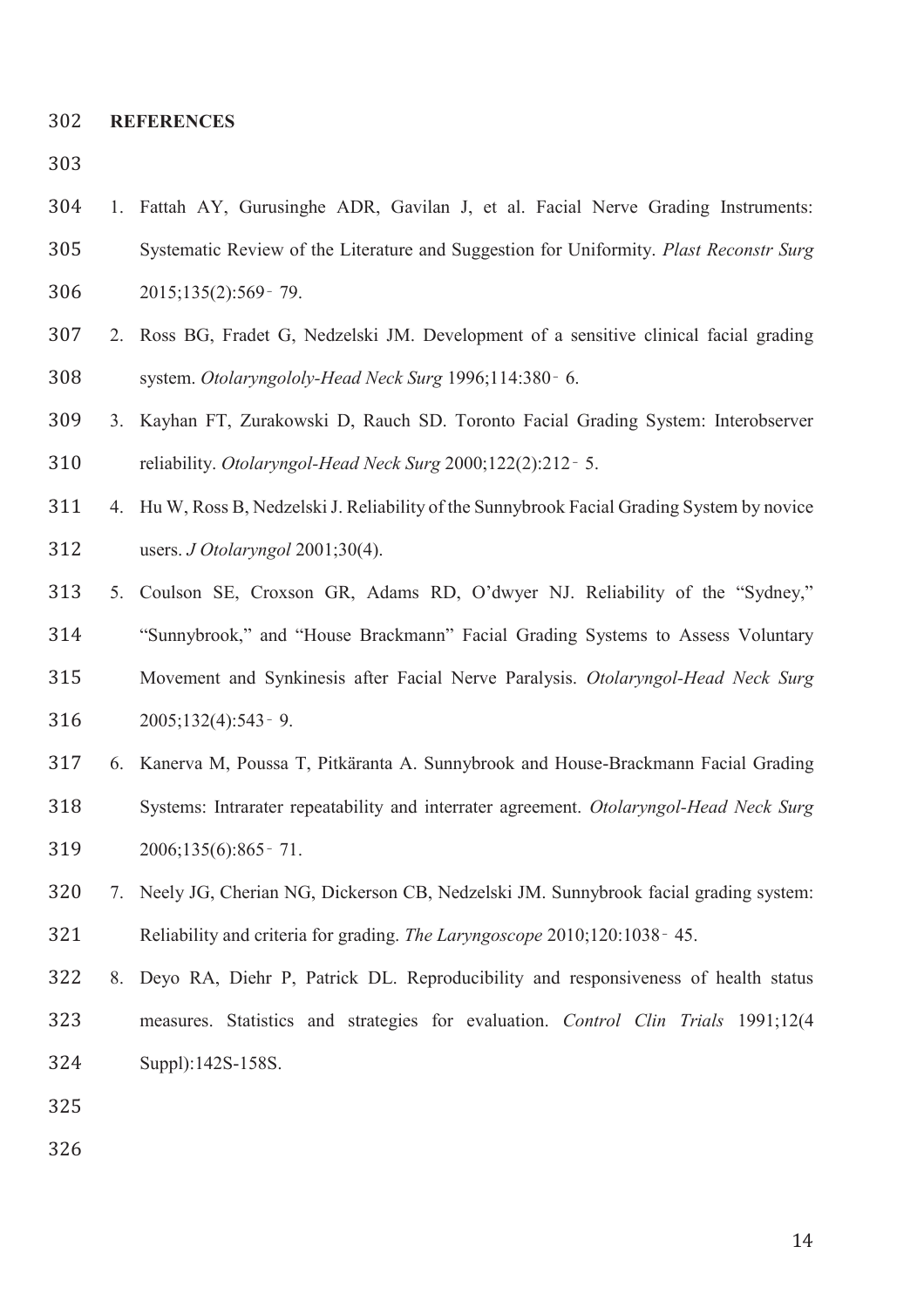Table 1: Intra-rater variability for Sunnybrook Facial Grading System composite score and 3 subscores by intraclass correlation coefficient (ICC) and the 95% confidence interval (CI).

|                              | <b>Composite score</b> |                 | <b>Resting symmetry</b> |                 | <b>Voluntary movement</b> |                 | <b>Synkinesis</b> |             |
|------------------------------|------------------------|-----------------|-------------------------|-----------------|---------------------------|-----------------|-------------------|-------------|
| <b>Raters</b>                | ICC                    | 95% CI          | ICC.                    | 95% CI          | ICC                       | 95% CI          | ICC               | 95% CI      |
| Total population $(n = 25)$  | 0.915                  | $0.900 - 0.929$ | 0.694                   | 0.646-0.737     | 0.903                     | 0.886-0.918     | 0.810             | 0.778-0.838 |
| ENT specialists $(n = 5)$    | 0.938                  | 0.909-0.958     | 0.752                   | $0.653 - 0.826$ | 0.948                     | $0.924 - 0.965$ | 0.839             | 0.770-0.908 |
| Physiotherapists $(n = 3)$   | 0.806                  | $0.667 - 0.886$ | 0.733                   | 0.591-0.831     | 0.772                     | $0.623 - 0.863$ | 0.734             | 0.593-0.832 |
| Speech therapists $(n = 17)$ | 0.924                  | 0.907-0.938     | 0.667                   | $0.603 - 0.722$ | 0.908                     | 0.887-0.925     | 0.807             | 0.767-0.841 |
| Seniors $(n = 11)$           | 0.911                  | 0.886-0.931     | 0.791                   | 0.736-0.836     | 0.898                     | 0.869-0.921     | 0.880             | 0.847-0.907 |
| Juniors ( $n = 14$ )         | 0.919                  | 0.899-0.935     | 0.620                   | 0.543-0.687     | 0.908                     | 0.885-0.927     | 0.726             | 0.665-0.777 |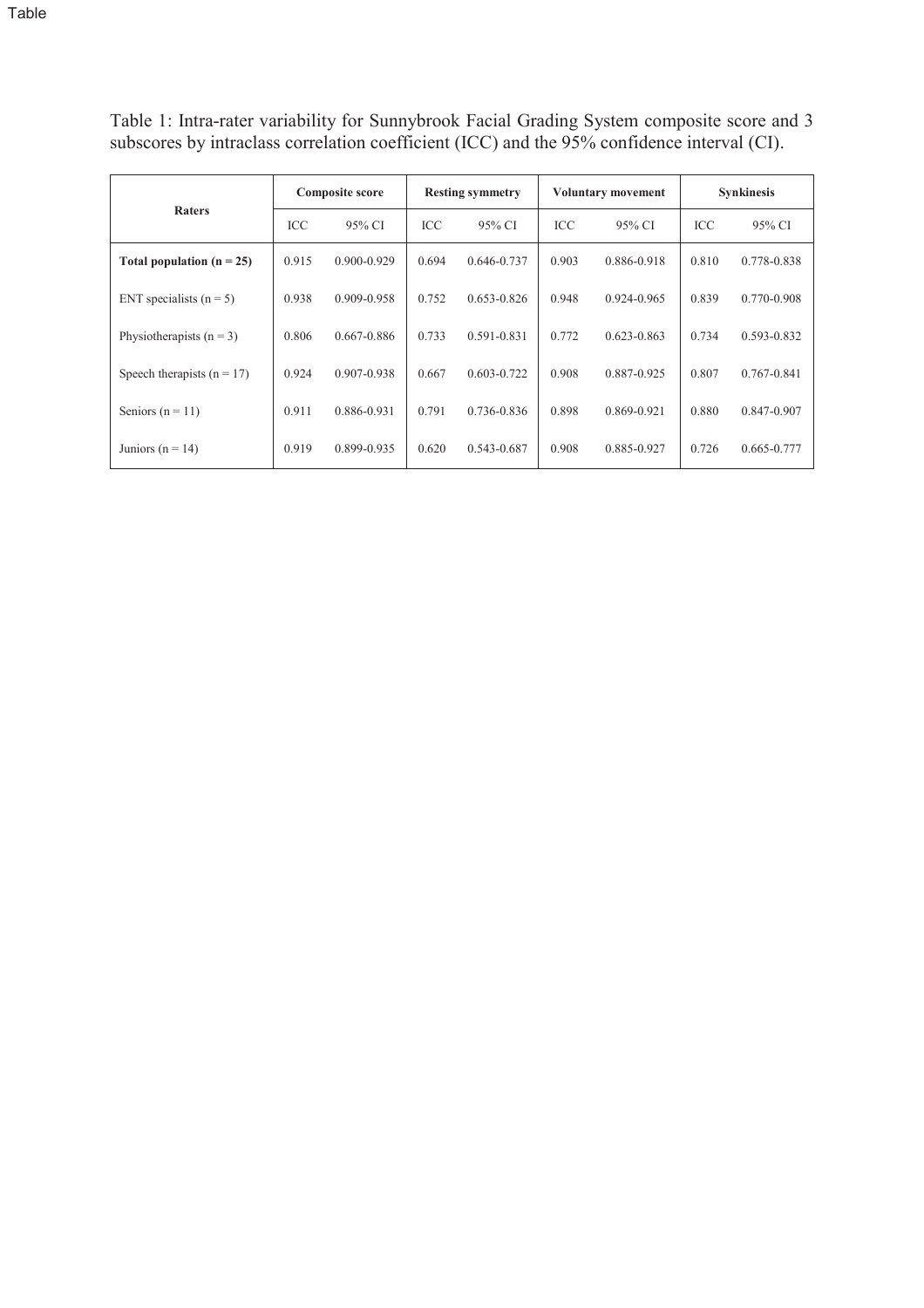coefficient (ICC) and the 95% confidence interval (CI).

|                           |                    |            | <b>Intra-rater variability</b> |            | <b>Inter-rater variability</b> |
|---------------------------|--------------------|------------|--------------------------------|------------|--------------------------------|
| <b>Subscores</b>          | <b>Components</b>  | <b>ICC</b> | 95% CI                         | <b>ICC</b> | 95% CI                         |
| <b>Voluntary movement</b> | <b>Total</b>       | 0.903      | 0.886-0.918                    | 0.839      | 0.746-0.919                    |
|                           | Forehead wrinkle   | 0.866      | 0.843-0.887                    | 0.805      | 0.701-0.899                    |
|                           | Gentle eye closure | 0.817      | 0.785-0.844                    | 0.724      | 0.588-0.852                    |
|                           | Open mouth smile   | 0.874      | 0.851-0.893                    | 0.816      | 0.714-0.905                    |
|                           | Snarl              | 0.844      | 0.816-0.868                    | 0.754      | 0.629-0870                     |
|                           | Lip pucker         | 0.784      | 0.747-0.815                    | 0.611      | 0.467-0.774                    |
| <b>Synkinesis</b>         | <b>Total</b>       | 0.810      | 0.778-0.838                    | 0.476      | 0.333-0.666                    |
|                           | Forehead wrinkle   | 0.661      | $0.609 - 0.708$                | 0.387      | 0.258-0.582                    |
|                           | Gentle eye closure | 0.600      | $0.541 - 0.653$                | 0.300      | 0.188-0.488                    |
|                           | Open mouth smile   | 0.743      | $0.667 - 0.754$                | 0.373      | 0.246-0.568                    |
|                           | Snarl              | 0.651      | 0.597-0.698                    | 0.340      | 0.219-0.532                    |
|                           | Lip pucker         | 0.761      | $0.721 - 0.795$                | 0.439      | $0.302 - 0.632$                |